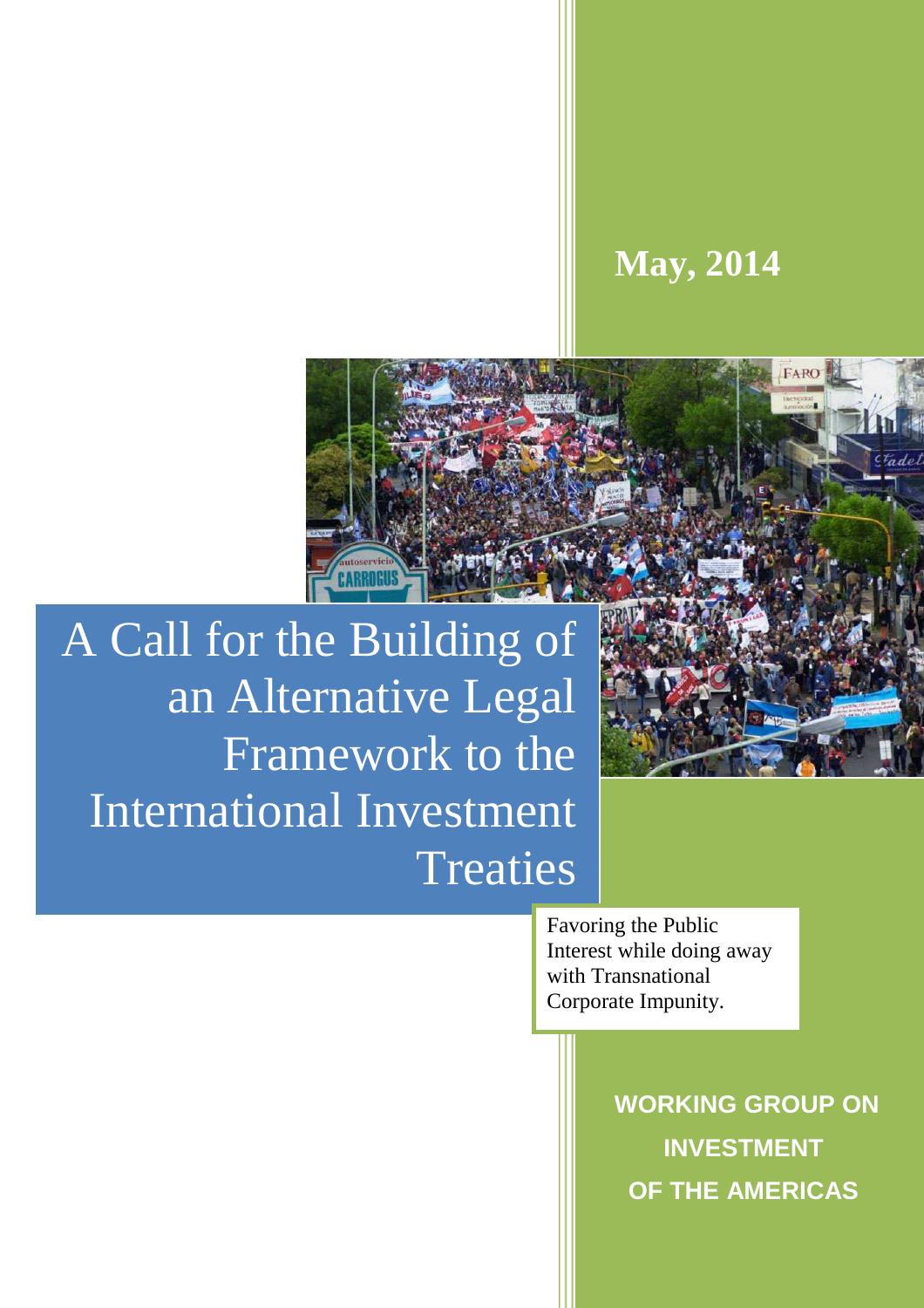## **CONTENTS**

| - I. An analysis of international investment agreements  p.4                                                                        |
|-------------------------------------------------------------------------------------------------------------------------------------|
| - II. Principles for the construction of alternative frameworks for                                                                 |
| - III. A call for the discussion and construction of a basic<br>« common agenda; proposals to be worked on                          |
|                                                                                                                                     |
| - V. Initial list of organizations, institutions and networks standing<br>behind this call and promoting debate on investment  p.16 |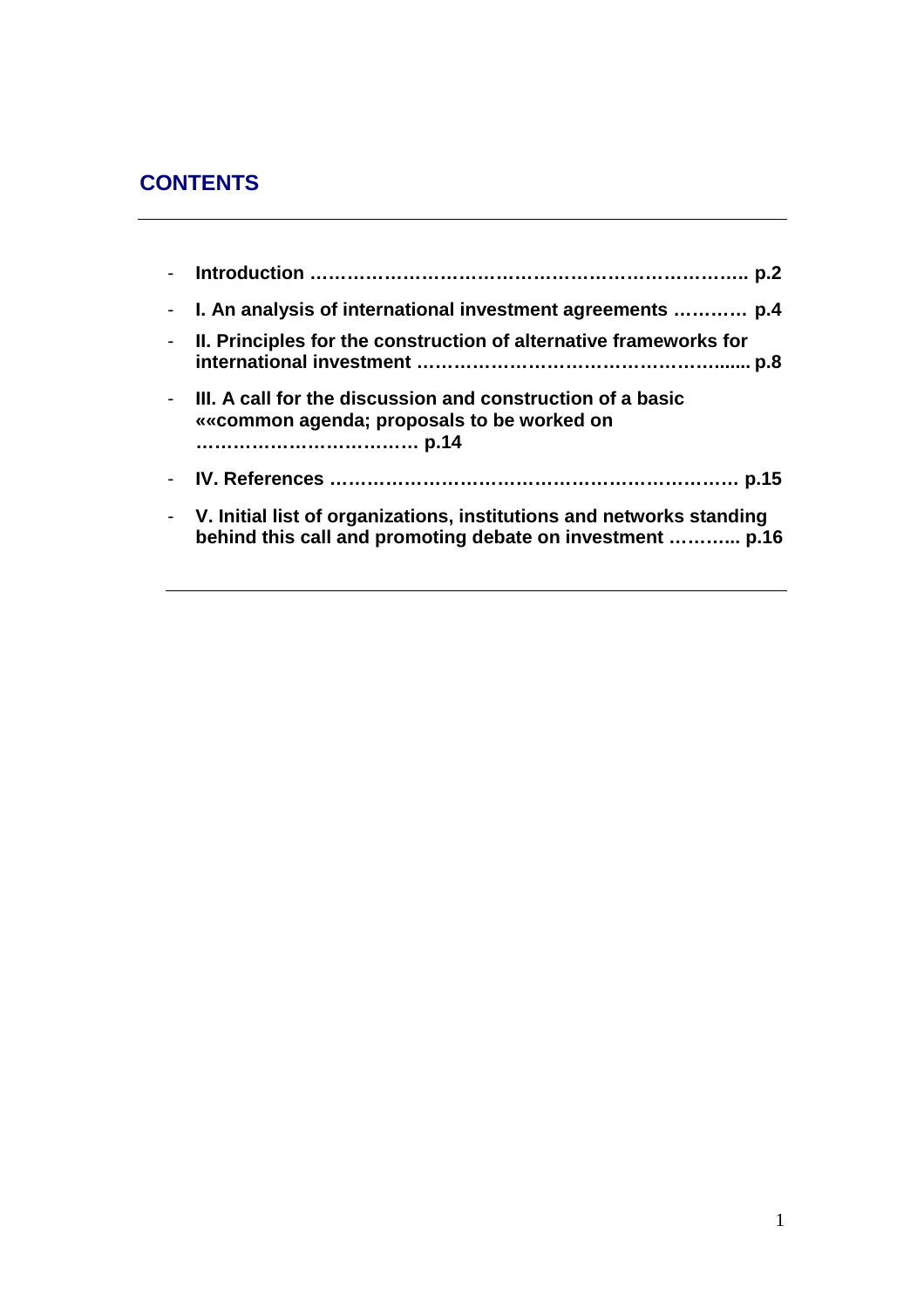### **INTRODUCTION <sup>1</sup>**

This document has been prepared over several years by a Working Group on Investment of the Americas which includes people from several organizations and networks seeking to ensure that international trade and investment is based on social justice and respect for the environment. The objective of this document is to contribute to the debate and promote a coming together in regard to investment rules that conform to the existing paradigm on which Free Trade Agreements (FTAs) and Bilateral Investment Treaties (BITs) are built. It seeks to incorporate proposals that have for some time been in the process of elaboration by actors from civil society, social movements, academics, and legal experts.

This work is being carried out by people and organizations that make up the Working Group on Investments. Because this group has worked on this thematic area from various locations and networks it is in a position to help facilitate the bringing together of proposals and struggles with respect to this crucial theme. In addition to other initiatives and areas, this group has worked on "The Alternatives for the Americas" of the Hemispheric Social Alliance (2006), the campaign against ICSID and the BITs that was launched

 $\overline{a}$ 

during the Social Forum of the Americas in Paraguay (2010), and the Week of Action against Investment Treaties and for an Alternative Framework for Investment that was carried out in Brussels, Belgium (2011). This group has also participated in the elaboration of the document "The International Peoples Treaty," which will soon be made public and opened up for discussion.

The debate around the need to dismantle the excessive power held by the transnational corporations has risen to the top of the International agenda, not only for social movements, but also for various governments and parliaments and even international organisms. Today there is a new urgency around the need for legal mechanisms to ensure acceptance of the principle that international law privileging holistic human and environmental rights considerations should trump any other right. With this in mind, a binding international code for corporations that obligates them to promote and respect human rights to go along with those mechanisms and institutions that enforce such a code is indispensable.

Corporate power has crystallized a system of international legal practices that has accorded them with omnipotent, abusive powers and guaranteed them systematic impunity. While it is the case that such a system was not able to crystallize as a result of the failed Multilateral Agreement on Investments (MAI), or at the WTO, or via the FTAA, it never the less has been built as a result of a very broad network of Bilateral Investment Treaties (BITs) and Free Trade Agreements (FTAs). Until just a few

 $1$  This document has been written by the Working Group on Investment of the Americas, drawing from ideas and proposals coming from many people and organizations (see references). Those responsible for drawing this document up are: Alberto Arroyo, Cecilia Olivet, Manuel Pérez-Rocha, Alberto Villareal, Jim Schultz, Graciela Rodríguez, Javier Echaide, Alberto Arroyo, Luciana Ghiotto and Héctor Moncayo. The English and French versions of this document were prepared by Rick Arnold and Pierre-Yves Serinet respectively.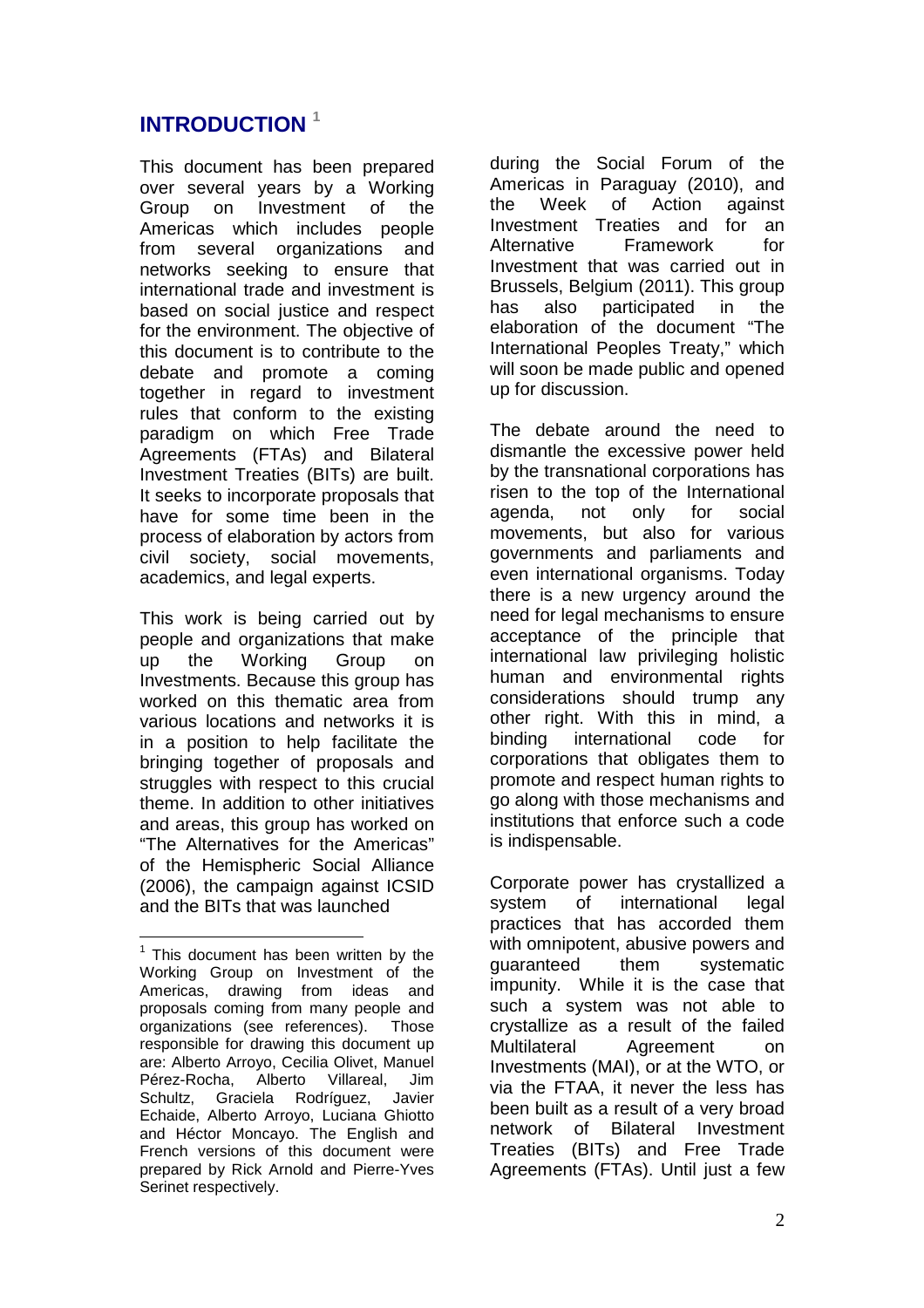years ago this system existed happily in the shadows, but today it has been forced into the light thanks to the work being done by civil society as well as functionaries and parliamentarians who act responsibly with regard to their citizenry, and regarding the environment. And, it should be noted, things are beginning to happen that until recently were unthinkable. For example, three countries (Venezuela, Bolivia and Ecuador) have withdrawn from ICSID and are renouncing their BITs. Ecuador has begun a process of holistic auditing of its BITs and the demands presented to ICSID, an approach that we think could be emulated in other countries. At the same time, South Africa and Indonesia are moving forward in renouncing their BITs, while governments and parliaments in many countries question or are opposed to the inclusion of investor-state rules in free trade negotiations currently under way such as the Trans-Pacific Partnership (TPP), and the Transatlantic Trade and Investment Partnership (TTIP).

It is now time for a radical overhaul of the international legal regime governing investments, and to be able to accomplish this we have to begin by canceling or radically renegotiating the International Investment Agreements. The

negative impacts from such agreements on human rights and on the environment are universally recognized not only by civil society but also by parliaments and governments.

Today the struggle against corporate power is also present in diverse networks and campaigns. There are different methods of struggle, and national and regional realities differ; but in all situations we run up against the enormity of globalized corporate power where one of the key instruments underpinning their power and impunity is the international legal framework that they have been building which guarantees them excessive rights and impunity through investor protection agreements, namely BITs and the FTAs.

As a result of this struggle, several documents featuring alternative proposals have been produced. This document picks up much of what has been previously elaborated to enrich a specific focus on something that we consider to be one of the main instruments of corporate power: the international investor protection agreements. We invite you to discuss and enrich this document thus continuing to promote a discussion on proposals that are familiar to networks and struggles that we are active in.

We await your comments, critique and suggestions for improvement at the following e-mails: Manuel Pérez Rocha (IPS-USA) manuel@ips-dc.org , Luciana Ghiotto (ATTAC-Argentina) luciana.ghiotto@gmail.com , Alberto Arroyo (RMALC-Mexico) albertoarroyo60@gmail.com, Cecilia Olivet (TNI) ceciliaolivet@tni.org.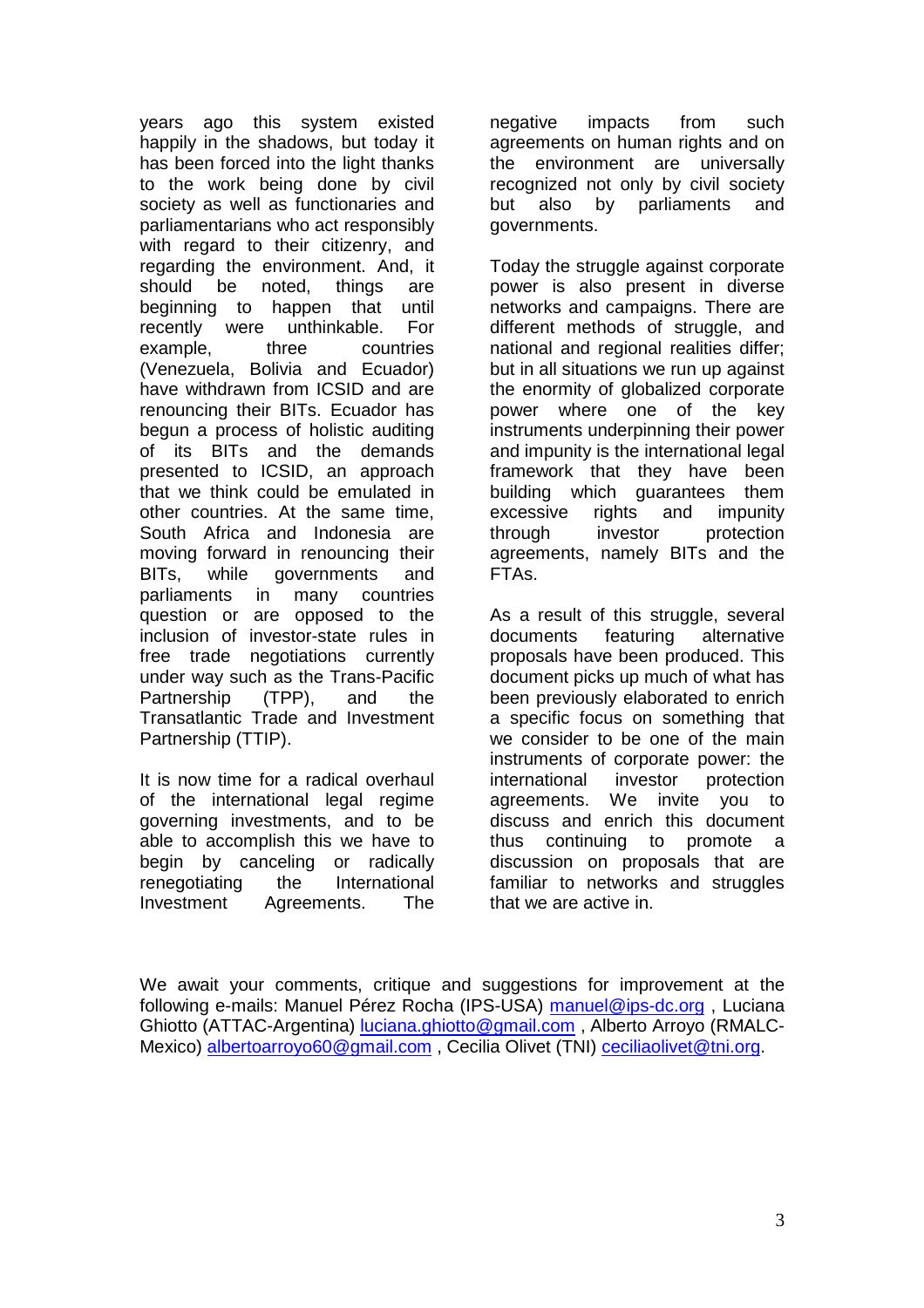### **I. AN ANALYSIS OF INTERNATIONAL INVESTMENT AGREEMENTS**

Civil society organizations and networks that have signed on to this call are speaking out to express our concern over the current modalities of the flow of investments at a global level, as well as with the different International Investment Agreements (IIA) that serve to protect such agreements.

We understand that under certain conditions Foreign Direct Investment could contribute to the development of local and national economies. However, this has not been the case: empirical evidence indicates that promises made by the promoters of so-called "free trade" have not been kept. Under the current rules investors have neither been sanctioned for violations of human rights nor for collaborating in the speeding up of the process of climate change leading to environmental disasters. In fact, the rules of the Bilateral Investment Treaties (BITs) and the Free Trade Agreements (FTAs) are not in sync with the observance of human rights or the protection of the environment, nor do they respect a country's sovereign ability to implement responsible public policy. Of course we are aware that some current governments, even without the obligations imposed by a BIT, can act in an irresponsible manner. But what we wish to show is that the BITs make it much more difficult for the people to be able change this situation.

The global crisis of capitalism cannot be understood without making reference to irresponsible financial speculation or irresponsible extractive investments impacting on the planet and on the rights of communities. The transnational companies (TNCs) carry on with business as usual without caring about peoples' lives or the future of humanity, not to mention the planet. TNCs pay little attention to gender specific considerations; on the contrary, they heighten the processes of inequality and discrimination and make more acute precarious employment while increasing the exploitation of women and undercutting their survival strategies.

It is becoming more and more evident and alarming that corporations operate in an irresponsible manner while receiving virtual impunity under the protection of International Investment Agreements under the form of BITs or the investment chapters of the FTAs. At an international level the TNCs take responsibility for their actions only under codes of conduct that are non binding, and that they themselves write and regulate, while States are subject to legally binding rules that give extraordinary rights to foreign investors, that are later backed up in an even more abusive manner by pro-corporate interpretations in mechanisms such as the International Centre for Settlement of Investment Disputes (ICSID), granting corporations virtual impunity with regard to their actions.

BITs contain clauses that limit the ability of governments that have received foreign investment to act in such a way as to promote economic growth and sustainable development, to protect the environment and public health care, to act to defend their countries in the face of financial crisis, and to sustain the primacy of human rights. If a country's public policies affect the profits of the TNCs or any of the other 'privileges' accorded to companies by the BITs, they can demand compensation. Just the threat of a legal demand of this type has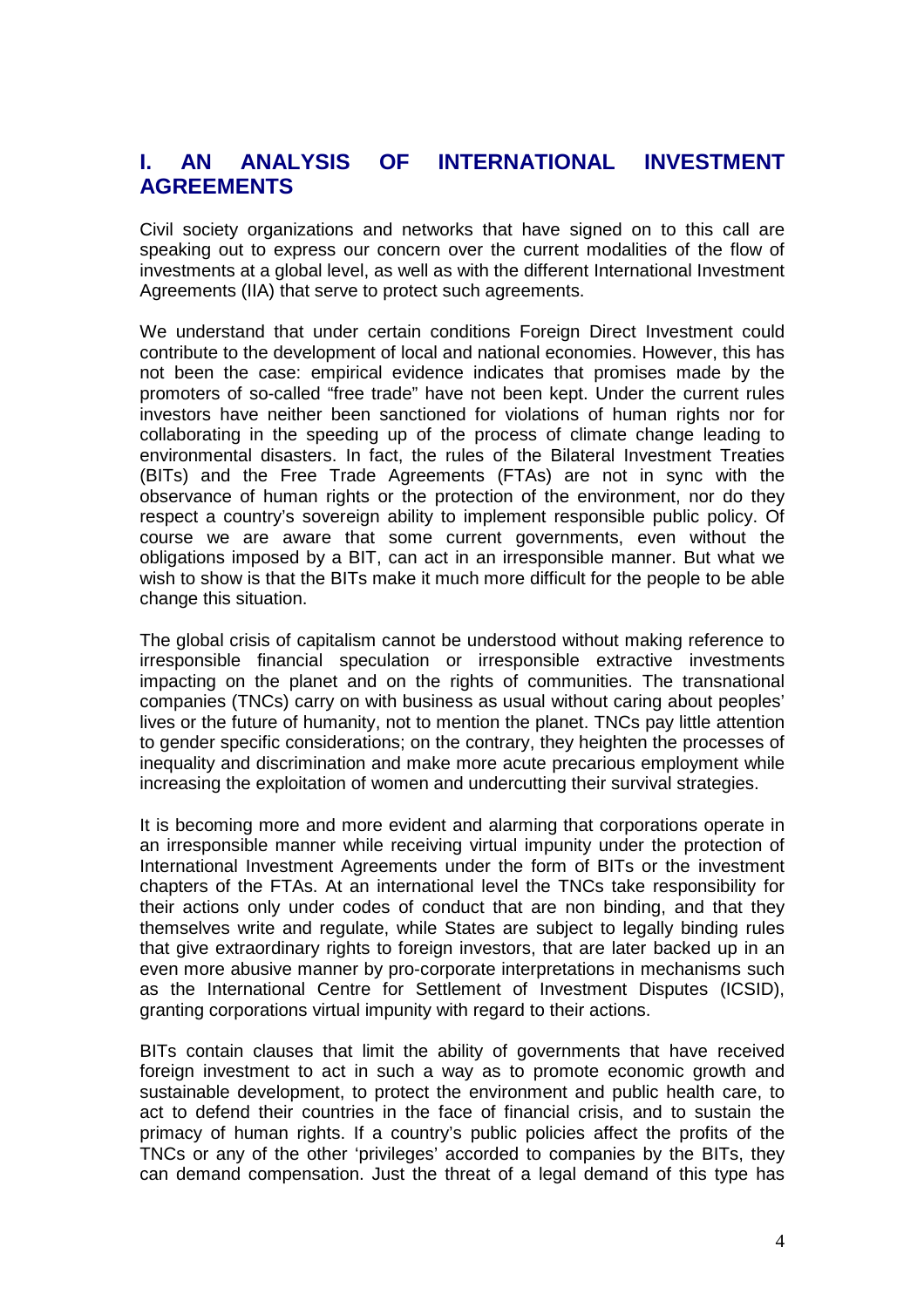what is known as a 'chilling effect' on a government's option when it considers enacting public interest policies.

The claim is that BITs are necessary to attract FDI (Foreign Direct Investment). However, there is evidence that BITs are not necessary or key to attracting foreign direct investment, and to the contrary they serve to expose countries to destabilizing flows of speculative investments. Furthermore these treaties negate the possibility of having those investments conform to national objectives or of having a positive outcome in pursuing the goals that are part of the "buen vivir"<sup>2</sup> concept.

Brazil represents a typical case of a major recipient of FDI in Latin America, and yet it has not ratified a single BIT with countries known to be prime exporters of capital (nor any FTA that contains a chapter on investments). Another good example is China, which receives enormous sums of investment monies from the United States, despite these two countries not having a signed BIT between them. In fact, most of the FDI that flows to 'developing' nations is attracted mainly by what is known as 'comparative advantage', that in their cases amounts to nothing more than access to their raw materials along with the exploitation of a pool of cheap manual labor, as well as to gain access to domestic markets along with those of third parties.

Paradoxically, the United States and the European Union along with other members of the G-20 speak about international financial regulation while continuing to promote economic and financial liberalization as the solution. Such a focus will continue to strengthen corporate power and benefit the financial elites. The costs of this, of course, will continue to be borne by the majority of the world's people.

FDI should favor inclusive development, dignified work and distribution of income, leading to economic linkages at a local and regional level. The purpose for attracting FDI should be complementary and respectful of the concept of "buen vivir" and not for the enrichment of a few. Besides, not all economic activity can be liberalized under FDI. Food, drinking water, electricity, gas, as well as health and education and in general those areas linked to human rights or common goods should be excluded from the sectors towards which foreign investment can be channeled, and furthermore should not be governed by the logic of free trade and extractivism. The rules of the game need to be changed in order to accomplish this.

#### **Given this brief analysis based on accumulated evidence that is widely known, the signers of this document understand that:**

 $\triangleright$  While on the one hand investment is constantly being promoted as a tool for development, there is simultaneously a growing international recognition that corporate activity, and in particular that carried out by

 $\frac{1}{2}$  Buen vivir "is a proposal, a utopia, a different project of coexistence that was born thousands of years ago in these lands known as Latin America. It doesn't come from a modern government but rather from the original inhabitants of this AbyaYala Continent and has been included as fundamental to two new political Constitutions, those of Ecuador (2008) and Bolivia (2009), both countries with populations that are majority indigenous". http://conapi.org.py/interna.php?id=187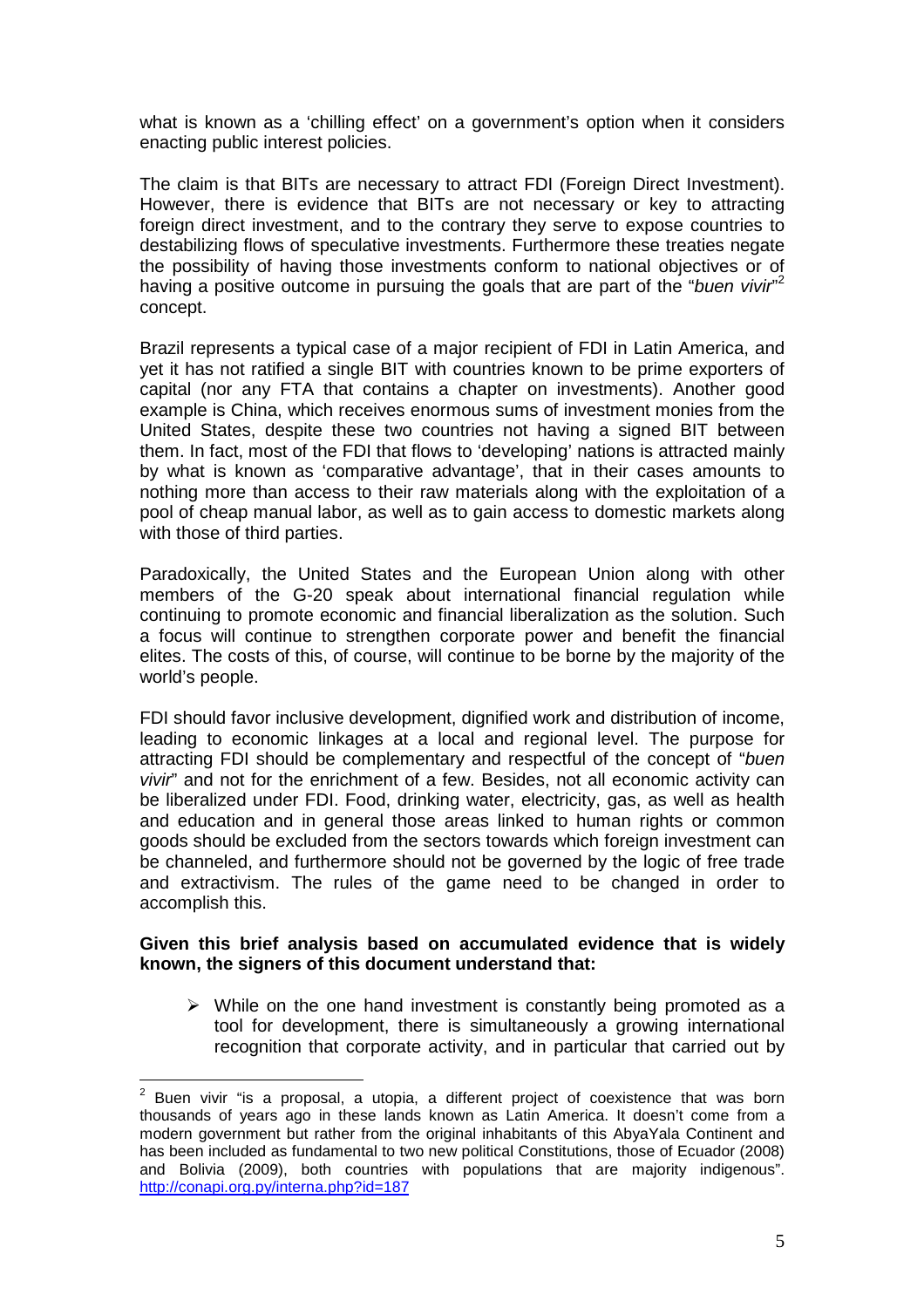powerful transnational investors, can have serious negative and long term effects on human rights, on the environment, and on equitable development that is both sustainable and inclusive. And in many cases these investments don't even generate economic growth and significant employment<sup>3</sup>.

- $\triangleright$  Despite this, the set of rules governing the protection of international investment continues to be expanded, guaranteeing an extraordinary, abusive and far reaching frame for investor rights, without in exchange committing to any binding obligation with respect to human rights, environmental rights, and socially sustainable and inclusive development<sup>4</sup>. At the same time that corporate measures are institutionalized and are increasingly being strengthened by obligatory implementation mechanisms, the international set of rules governing human rights is being downgraded to a level of 'soft law' or quasi-legal instruments with no implementation power.
- $\triangleright$  The BITs are part of a framework of impunity that gives the TNCs unprecedented powers to be able to dispute the prerogative of governments to be acting as guarantors for human rights while also guaranteeing that FDI will have a positive impact within a broader plan for national development. The BITs allow companies to evade laws, constitutions, and local and national courts. They also give corporations a green light to sue sovereign States for millions of dollars before private, secretive and arbitrary tribunals associated with the World Bank's International Centre for the Settlement of International Disputes (ICSID), or the United Nations Commission on International Trade Law (UNCITRAL), the International Chamber of Commerce (ICC), among others. In the role of counterparts, governments and citizens can't count on legal counterweights to wield before international bodies in order to be able to bring the TNCs to justice when they violate human and environmental rights, and to also employ when facing restrictions on public policy measures that would be in society's general interest<sup>5</sup>.
- $\triangleright$  These international agreements are part of a legal set of rules that have been developed on a parallel track to be made applicable to the international community in its entirety without any consideration of whether there is reciprocity based on mutual consent, or that all are involved (erga omnes obligations) being understood as the international

 3 For example, the BITs allow for an extraordinary repatriation of profits, while at the same time facilitating tax exemption and/or tax evasion by means of the so-called agreements to avoid double taxation, and transferal costs.

<sup>&</sup>lt;sup>4</sup> We are not proposing that these neo-liberal accords should contain chapters on the environment, labor, and human rights. In those cases were they have been included they become 'soft law' and used to legitimize and justify the trade and investment chapters that are then applied as 'hard law. Our critique is aimed at the paradigm that underpins these treaties that submits everything to the law of market forces.

<sup>&</sup>lt;sup>5</sup> In response to these shortcomings Ecuador has promoted the Joint Declaration on Transnational Corporations and Human Rights subscribed to and backed by close to one hundred States, showing clearly a shared understanding of the responsibilities that the productive sectors must carry out with regard to human rights (see reference at the end), and that are being developed in the document The Peoples Treaty (see reference at end) of the Campaign to Dismantle the Power of the Transnationals.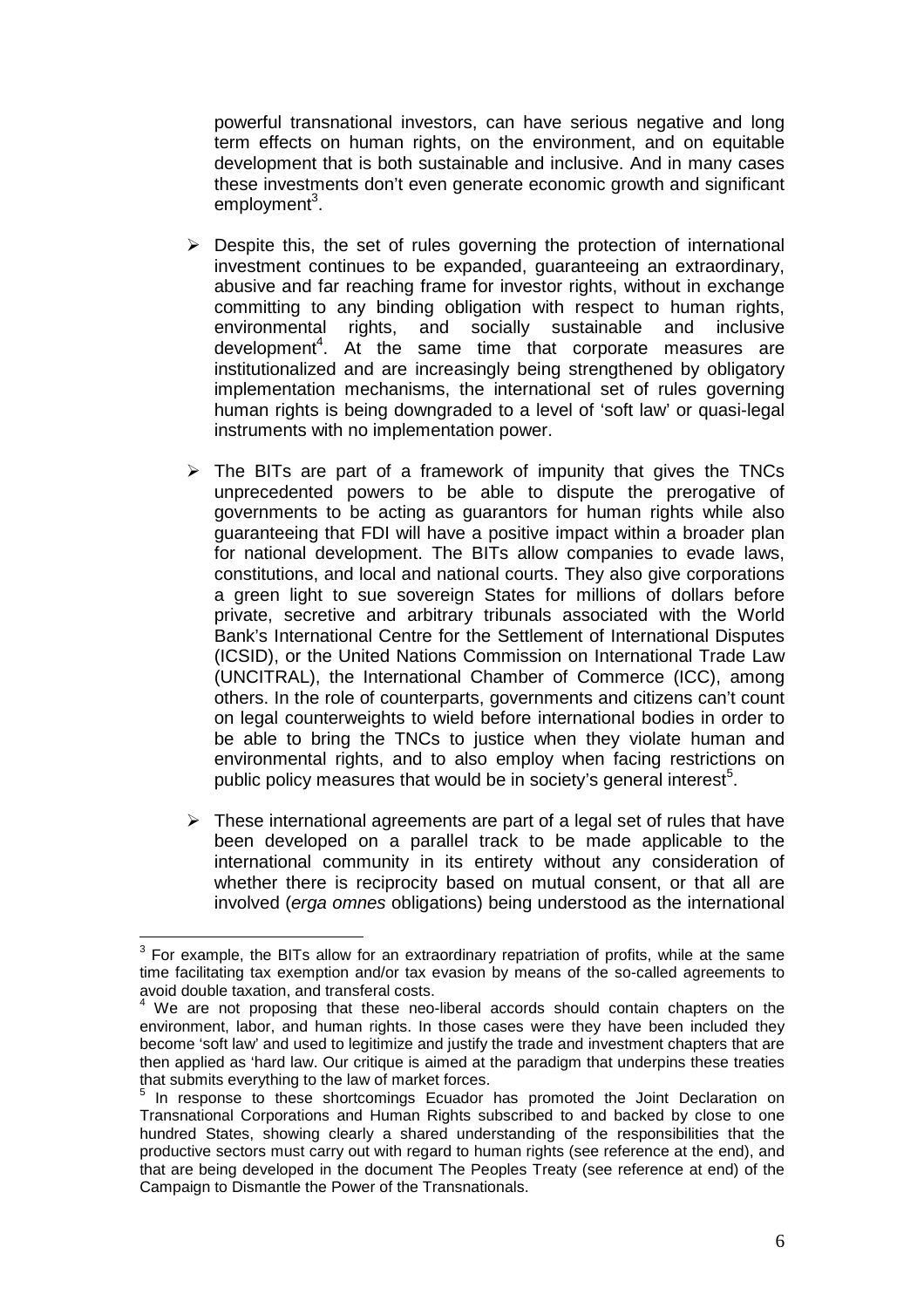rights that underpin human rights. This parallel track has been used to avoid any discussion of international-level norms. This serves the interests of the TNCs in that they are able to launch cases against States while avoiding local jurisdictions based on the clauses built into the BITs which have the force of applicable law. Thus the conditions under which the BITs were originally entered into can be ignored, domestic legislation avoided, and even the Political Constitutions of States along with all other existing international laws evaded, resulting in a frame that forces parallel obligations on the States.

The TNCs can forcefully relate to States in ways that will do damage to human rights including indigenous peoples rights, labor rights, women's rights, access to health and other public services, livelihoods, the management of natural resources and environmental protection. The TNCs and international investors often take advantage of weak labor, environmental, health and other legislation in the public interest such as may be found in developing countries, along with cultural differences, gender inequalities and racial ethnicity. On another plane, the labor, social and environmental clauses incorporated into the components of 'soft law' found in the BITs and FTAs, including those euphemistically known as "association agreements" or "economic partnership accords", among others, are inadequate and lack legal instruments to enforce those rights, and are used to legitimize neoliberal, deregulatory 'hard' components that are at the very heart of these accords.

#### **With this in mind:**

- $\triangleright$  National States should take back the ability to implement legislation and public policies so that those investments play a positive role within a long term strategy in a national project agreed to by the population, and one that guarantees absolute respect for all human rights. To achieve this there would need to be a fundamental reformulation of the international legal regime that currently acts like a straightjacket in preventing State action in this area.
- $\triangleright$  Along with States recuperating their regulatory capacity, it is necessary for people to put into place control mechanisms to be able to deal with their own States using approaches such as direct, participatory, and proactive democracy that include enforceable mechanisms to ensure that social demands are acted on, so that the democratic exercise of peoples' sovereignty becomes a reality. The problem rests not only with legislation or institutions: without genuine peoples' participation nothing can be guaranteed.
- $\triangleright$  It is not enough to rip up or renegotiate international investment treaties and to then implement national regulations. At the moment there is a competition to see who can offer the most concessions and privileges to the foreign investor. What is needed is a legislative framework along with international and/or regional regulations that prohibit unfair competition, all of which can then be applied with specific detail to national legislation.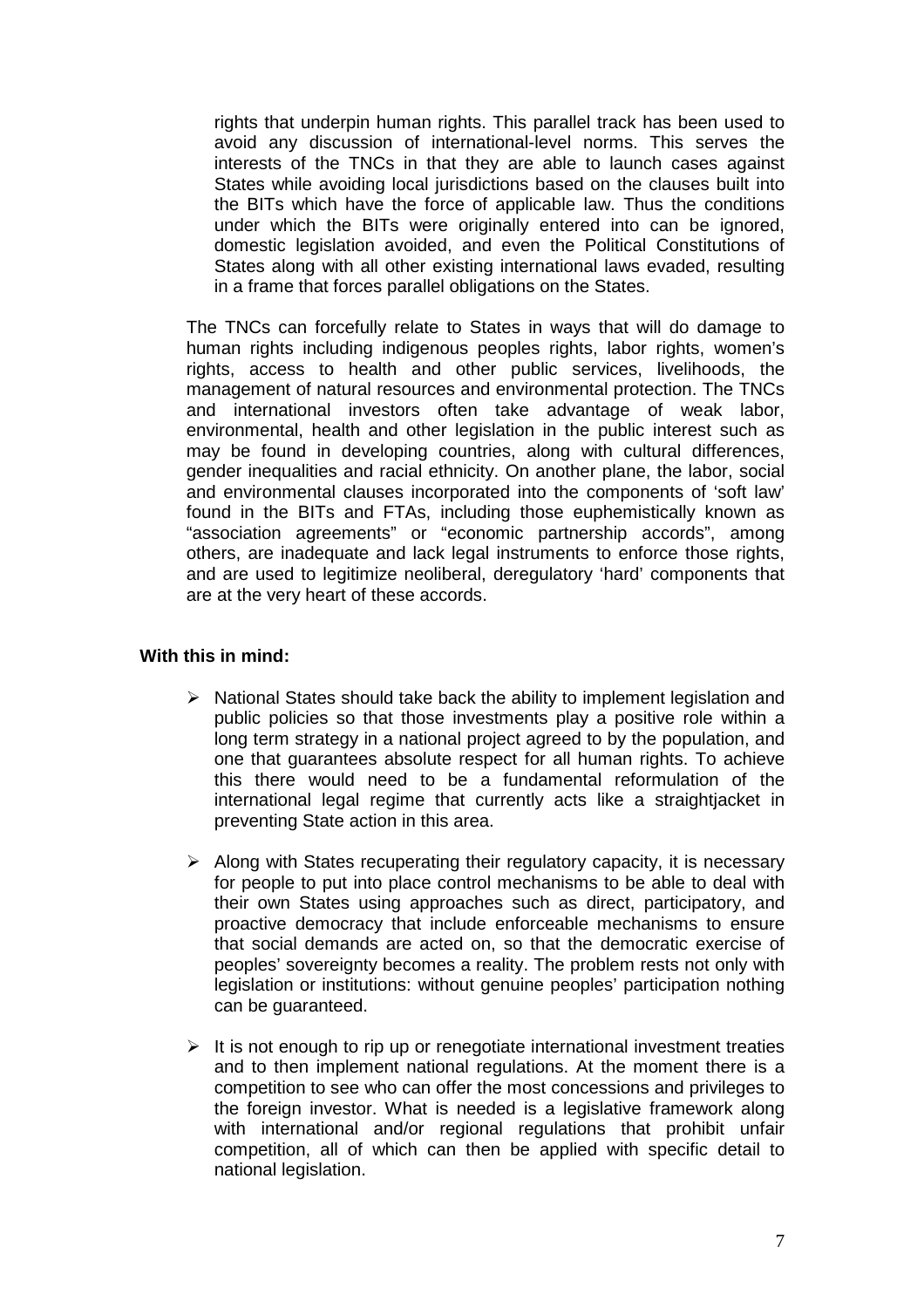### **II. PRINCIPLES FOR THE CONSTRUCTION OF ALTERNATIVE FRAMEWORKS FOR INTERNATIONAL INVESTMENT<sup>6</sup>**

We who have signed this document have concluded that to achieve sustainable and inclusive development that prioritizes public, social and ecological interests over and above private for-profit interests, it is necessary to create an alternative international investment framework based on democratic principles that will give priority to the public interest over private gain. The idea and design of this framework depends on the full participation of all interested parties with guarantees that the process will not be dominated or co-opted by powerful corporate pressure groups, such as was the case with the "Global Compact" of the United Nations.<sup>7</sup>

Those of us who have signed propose the following principles and measures $8$ 

#### **1. PROPOSALS TO ACHIEVE THE PREEMINENCE OF HUMAN RIGHTS OVER INVESTOR RIGHTS AND TO ESTABLISH THE OBLIGATIONS OF TRANSNATIONAL CORPORATIONS WITH REGARD TO THE OBSERVANCE OF HUMAN AND ENVIRONMENTAL RIGHTS.<sup>9</sup>**

- **It is necessary to overcome the current asymmetrical relation between investor rights and human rights.** While the rights that the TNCs enjoy are 'hard rights', that is to say can be taken to court resulting in binding sanctions, human rights are generally 'soft rights' , that is to say hard to try in court with no binding provisions attached, and that generally end up in simple recommendations or mechanisms of self-regulation. It is necessary to make real a principle of international law that human and environmental rights trump any other legislation.
- **The new international set of rules on investments should include binding measures regarding human rights** such that corporations are also guarantors for all human rights (economic, social, cultural, environmental, civil, and political). It is critical to create a direct relationship between human rights and investment to guarantee respect for the lands of indigenous peoples and communities, environmental justice and access to basic public services like water, food, housing, health, and education for all.

 $\overline{a}$  $^6$  We make reference to not only the international set of investment protection laws but also to national laws that promote investment. For example El Salvador, at ICSID, is taking on the mining company Pacific Rim's suit under its own Foreign Investment Law (which now needs amending so that these types of cases can't be taken directly to ICSID).

<sup>7</sup> We recommend seeing http://viacampesina.org/es/index.php/acciones-y-eventosmainmenu-26/no-a-las-transnacionales-mainmenu-80/1431-no-mas-control-y-cooptacionempresarial-de-la-naciones-unidas

<sup>&</sup>lt;sup>8</sup> Many of these proposals were developed earlier; to access them we recommend going to the annexed section entitled References.

<sup>&</sup>lt;sup>9</sup> These binding obligations are to be found in the Joint Declaration on Transnational Companies and Human Rights fostered by Ecuador. See footnote no.5 and reference at the end of this document.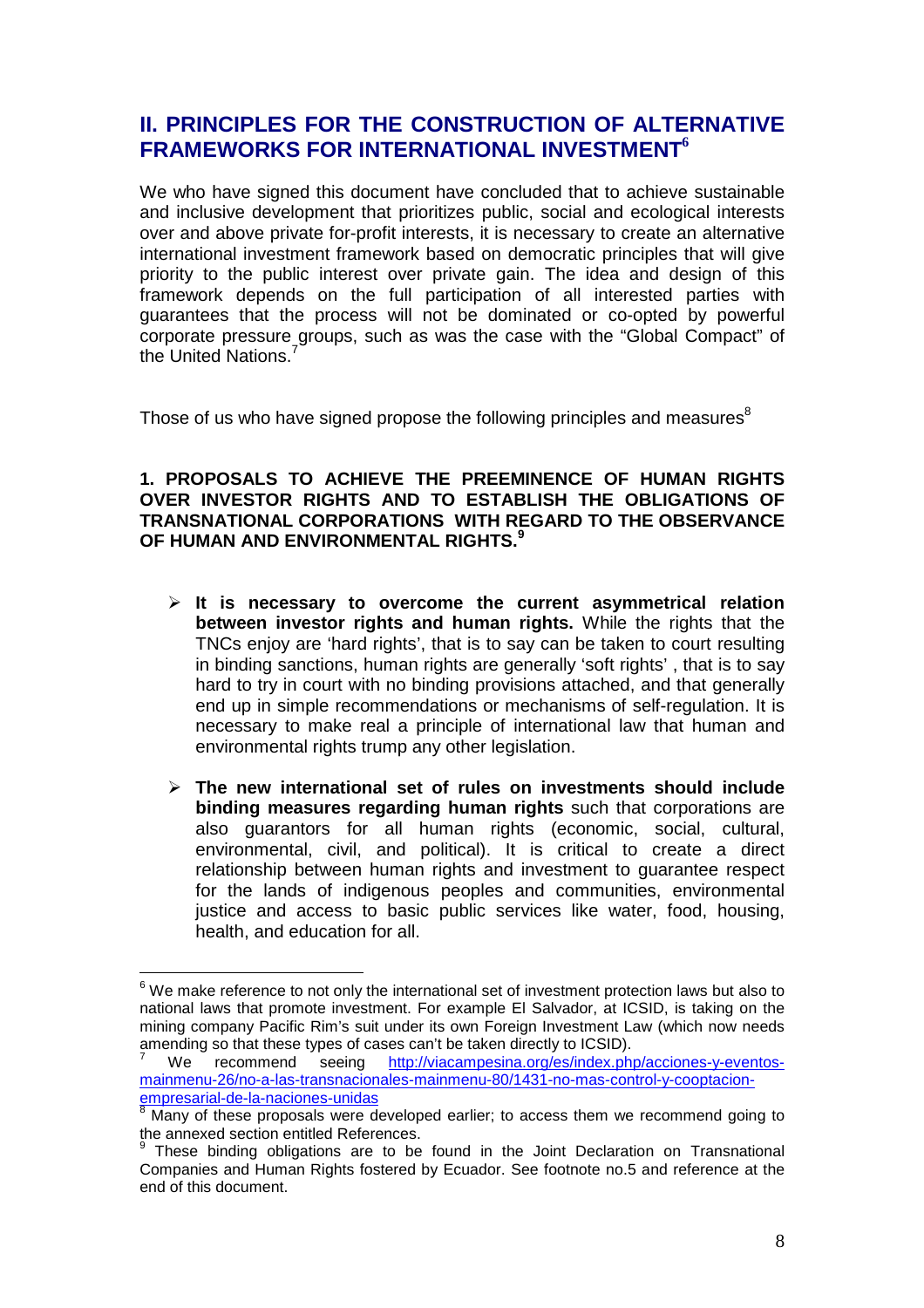- **Investors should be held accountable for reporting** on their corporate initiatives not only in their country of origin but also in those countries where they invest. Given their transnational character and potential for significant impact of their activities on human rights, health, and environment, international as well as national investors should be held legally responsible for their actions both in a national and international context in accordance with universally accepted international legal instruments, and in accordance with other multilateral agreements pertaining to human and environmental rights.<sup>10</sup>
- $\triangleright$  Above a certain threshold, all transnational investment proposals need to be preceded by an **evaluation with social participation that would include a socio-environmental and human rights impact assessment** with a strict application of Informed Prior Consent in cases that specifically involve indigenous peoples and others as is found in international accords. Investment impact should continue to be monitored after it has been established.

#### **2. PROPOSALS FOR ALTERNATIVE DISPUTE SETTLEMENT SOLUTIONS.**

- It is imperative that **current clauses dealing with investor-State dispute settlement be annulled,** particularly those that allow investors to challenge and sue host States via international arbitration over governmental regulatory actions that they perceive to be harmful to their particular interests.
- **Investor-State disputes should be settled before national tribunals, in accordance with the host country's legislation.** National legislation should be strengthened to offer legal certainty, which is to say that the rules of the game are clear and not subject to arbitrary actions, but not according extraordinary rights to foreign investors that could rise above human rights. Only in exceptional circumstances and as a last resort can investors have access to properly constituted regional/international tribunals in order to review the carrying out of due process. Only after exhausting national procedures can the investor accede to a permanent and duly constituted national/international tribunal to review whether there was any violation of due process or that the appropriate national legislation was properly applied.
- **These new regional/international dispute settlement mechanisms should be two-way.** That is to say not only investors but also States, communities and citizens can originate a legal challenge.
- $\triangleright$  It is necessary to quarantee that that any appearance before a public international/regional tribunal **allows access and equitable participation for the communities impacted,** that the procedures be

 $\overline{a}$  $10$  Such as the UN Declaration on the Rights of Indigenous Peoples, the Agreement on Biodiversity, the Framework Agreement on Climate Change, and etc.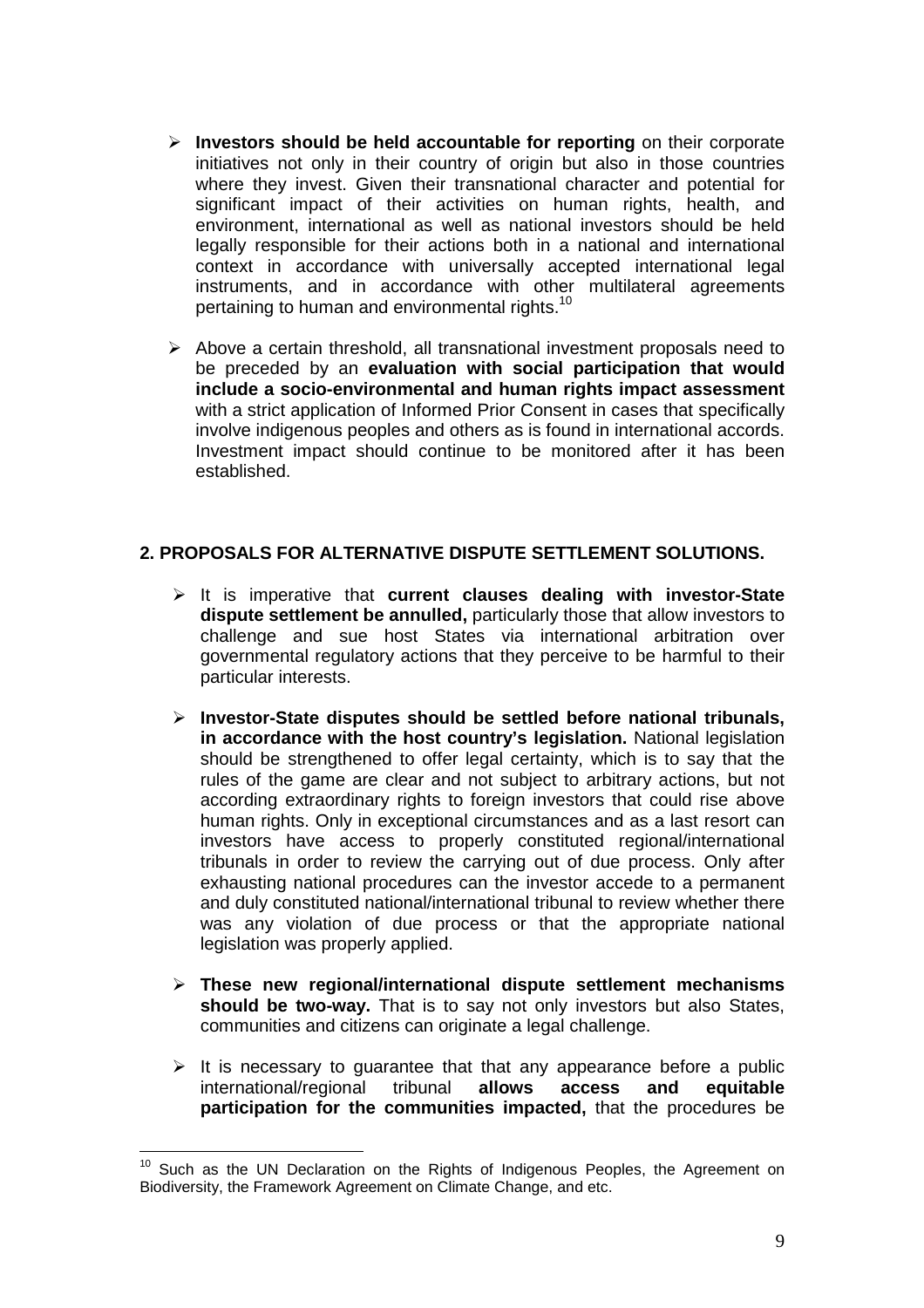conducted publicly, and no rights be accorded that are stronger or broader.

 In the **case of human rights violations** by an investor or company, the investment treaties should explicitly respect the rights of the affected individuals or communities to seek additional recourse at the international level, **as outlined in International Law governing Human Rights.**

**3. PROPOSALS TO ABOLISH THE PRIVILEGES OF FOREIGN INVESTORS AND TO GUARANTEE STATES THE SPACE TO BE ABLE TO IMPLEMENT PUBLIC POLICY AND SPECIAL AND DIFFERENTIATED TREATMENT, GUARANTEEING THAT THE PRINCIPLE OF EQUALITY SUPPORTS NATIONAL PRIORITIES.**

**Eliminate the current arrangements of National Treatment, Minimum Standards Treatment, and Most Favored Nation Treatment.**

- **Exempt from the logic of the free market those sectors linked to human rights** such as water, health, essential public services and culture.<sup>11</sup> As well as that which is indispensable in order to be able to guarantee food sovereignty and security as well as the preservation of ecosystems and natural resources that should remain under strong public control while guaranteeing Special and Differentiated Treatment among parties with different levels of economic development.
- **Eliminate "national treatment" and "minimum standards of treatment" (including "just and equitable treatment") obligations** that serve to paralyze the design and implementation of responsible public policies by governments at a national and also a sub-national level. These arrangements with their ambiguous formulations open the door to investor-State suits against a broad range of governmental measures.
- **Eliminate the Most Favored Nation clause**, given that the very broad network of investment agreements allows investors to use the one that is most favorable to their interests and not to subject themselves to the legal framework in their country of origin. Furthermore these types of clauses inhibit the possibility of making mutual concessions within the context of regional integration since they automatically expand recipient obligations to extra regional nations.

 $\overline{a}$ <sup>11</sup> In accordance with the UN Convention on the Protection and Promotion of the Diversity of Cultural Expressions (2005).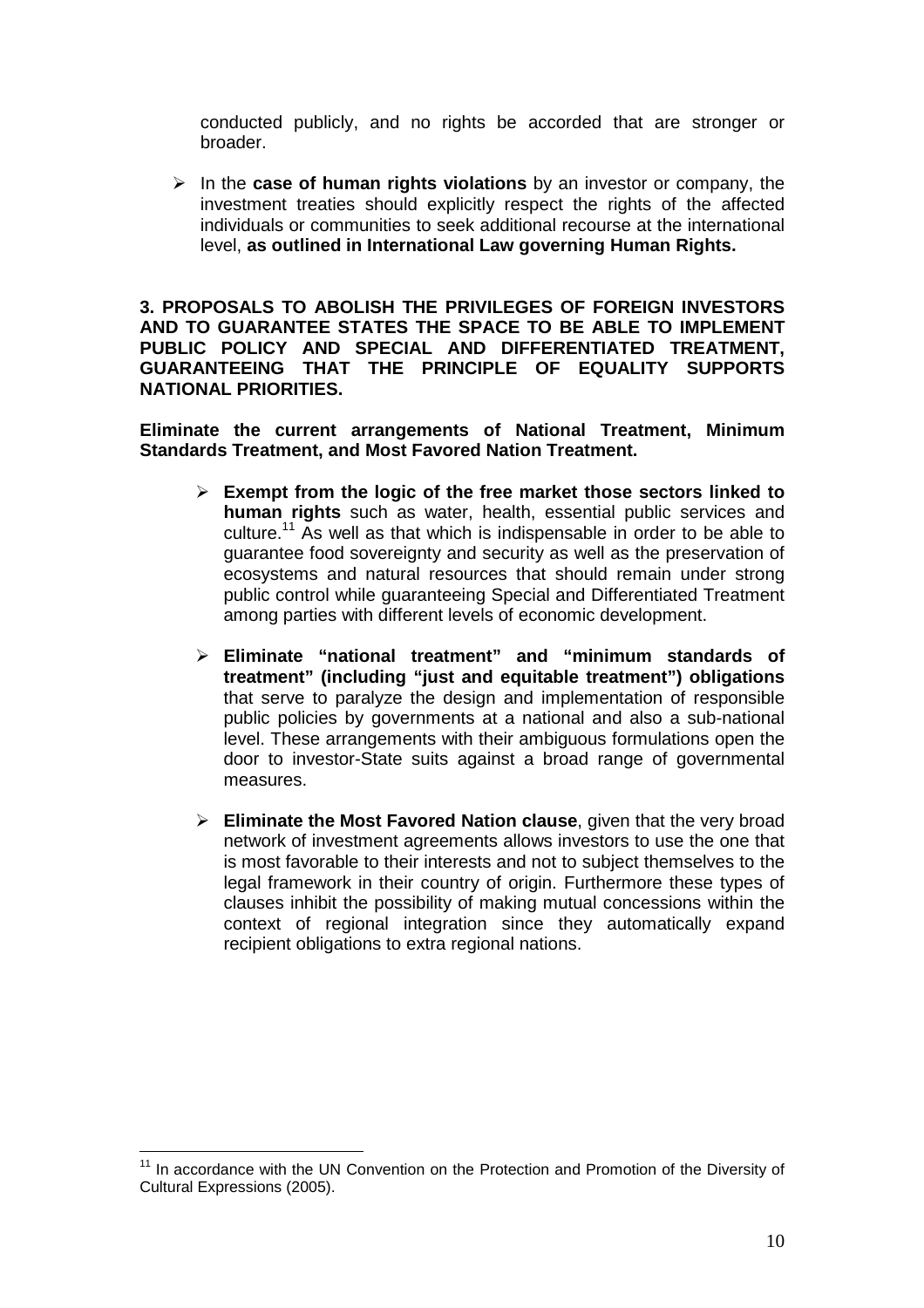**Eliminate the concept of indirect expropriation and restrict the definition of investment.**

- **The concept of "indirect expropriation" should be eliminated from international legislation.** The definition of expropriation should limited to an act by a government that for reasons of public interest takes over or nationalizes a tangible good of an investor for which just compensation should be paid. Current provisions on "indirect expropriation" undermine the State's right to regulate.
- **Restrict the definition of investment to "tangible" goods or properties.** Public tenders and government purchases along with those contracts issued for natural resource concessions, regulatory permits, intellectual property rights, financial instruments (such as derivatives), and ambiguous notions that claim that to "assume risk" is tantamount to a form of investment, should all be excluded. Also to be excluded are areas that range from the definition of protected investment to short term investments like bonds, stock market investment (fly-by-night capital), as well as the national debt.

#### **Eliminate the ultimate arbitrability clause as well as retroactivity.**

- **Eliminate the ultimate arbitrability clause,** which extends investor protections for 5, 10 or even 15 years after the termination or denunciation of an international agreement. This clause limits the sovereign ability of nations to extract themselves from deeply flawed agreements.
- **Eliminate the retroactivity clause** that extends coverage of the IIA to all investments agreements reached before the signing of the treaties.

**Permit the implementation of capital controls and performance requirements; stop the flow of illegal funds and tax evasion, and privilege productive over speculative investment.**

 **Permit the implementation of capital controls to prevent or mitigate financial crises.** The BITs generally include restrictions against the State's ability to control the entry and exit of speculative capital, despite the fact that many governments have used these controls with a great degree of success to prevent financial crises. Some forms of capital controls also serve to guarantee that capital that enters a country contributes to economic development as they require a minimum time of remaining in the host country. Even the International Monetary Fund has recognized the need for capital controls and that those obligations present in BITs and FTAs can reduce the policy space for nations seeking to apply these measures. $^{12}$ 

 $\overline{a}$  $12$  See Aldo Caliari, "IMF: Trade obligations may work against financial stability goals". Centre of Concern, December 2012.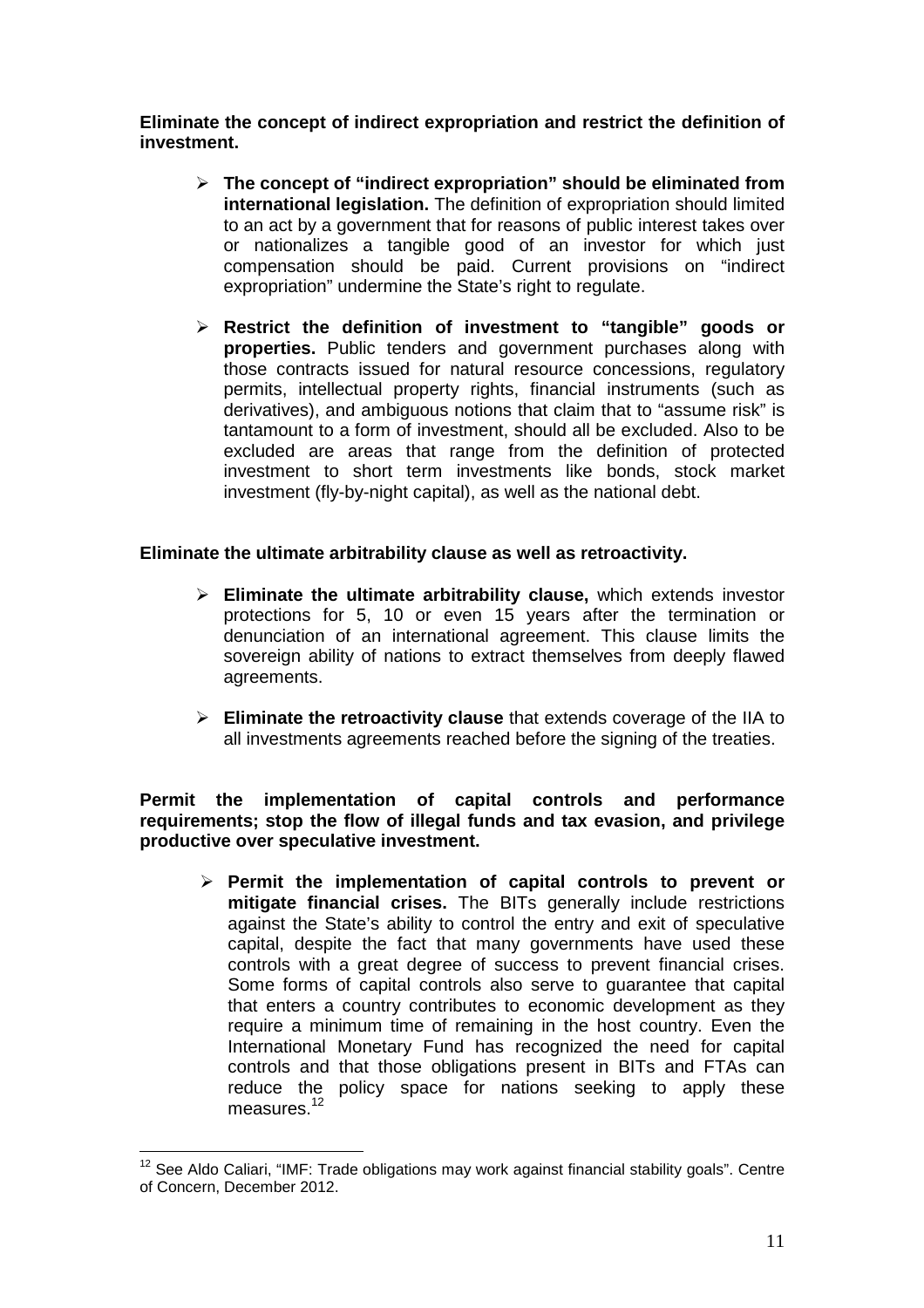- **Allow States to use tax and other policy tools to encourage productive investment that is respectful of the environment and discourage that which is speculative.** To achieve this end, taxes on international financial transactions must be levied and controls implemented to deal with massive flights of capital, thus preventing recurring crises and instability. It is necessary to ensure that "productive" investments don't turn out to de destructive to the environment, as does occur in the case of extractive industries.
- **The new set of rules governing investment should facilitate regulations and public policy nationally and regionally** that privileges those investments that are in sync with the national development project, and deter those that go against the public interest; that can reconcile the rights of nature with social rights and inclusive wellbeing; that give priority to new productive investment in strategic sectors in line with the directives found in the national project plan, and that link to the generation of jobs and to technological development.
- **Deter the illicit flow of capital.** It is necessary to impede not only the laundering of money coming from organized crime, but also the flows facilitated by free trade agreements and double taxation treaties. For example, mechanisms should be developed to combat intra-firm transfer pricing that in effect allows for the evasion of taxes. To accomplish this there must be on-line and real-time access to corporate tax returns with attachments that would allow for the costs associated with importing and exporting by country of origin and destination to be determined.
- **Put a brake on fiscal exemptions and facilitate taxation.** It is an urgent task to improve the mechanisms of oversight and control of illicit flows and tax evasion and put an end to tax havens. The current restrictions against capital controls in BITs and FTAs facilitate illicit capital flight and skew national accounts, adding to the distortion of commercial prices, the movements of massive amounts of cash, the transferal of money via the hawala<sup>13</sup>, contraband, etc.<sup>14</sup> An example of this is Mexico, which under NAFTA has become one of the countries with the highest out-migration of illicit funds in the world.<sup>15</sup>
- **States need to be able to demand performance requirements of investors.** Foreign investment flows depend more on business opportunities than the existence of investor privileges. Performance requirements on foreign investors would not lead to the loss of foreign investment if they became minimum international standards designed to discourage a 'race to the bottom' between our countries.

 $\overline{a}$ 

<sup>13</sup> (Also known as **hundi**) is a system used for the informal transfer of funds (ITF) generally used in many regions at a local and international level. Hawala means "transferal" or "cable" in Arabic banking jargon. The words 'aval' in Spanish, aval in French or avallo in Italian appear to have a direct relation to the word **hawala.**

http://deberesparahoy.wordpress.com/tag/flujos-financieros-ilicitos/

<sup>15</sup> http://mexico.gfintegrity.org/es/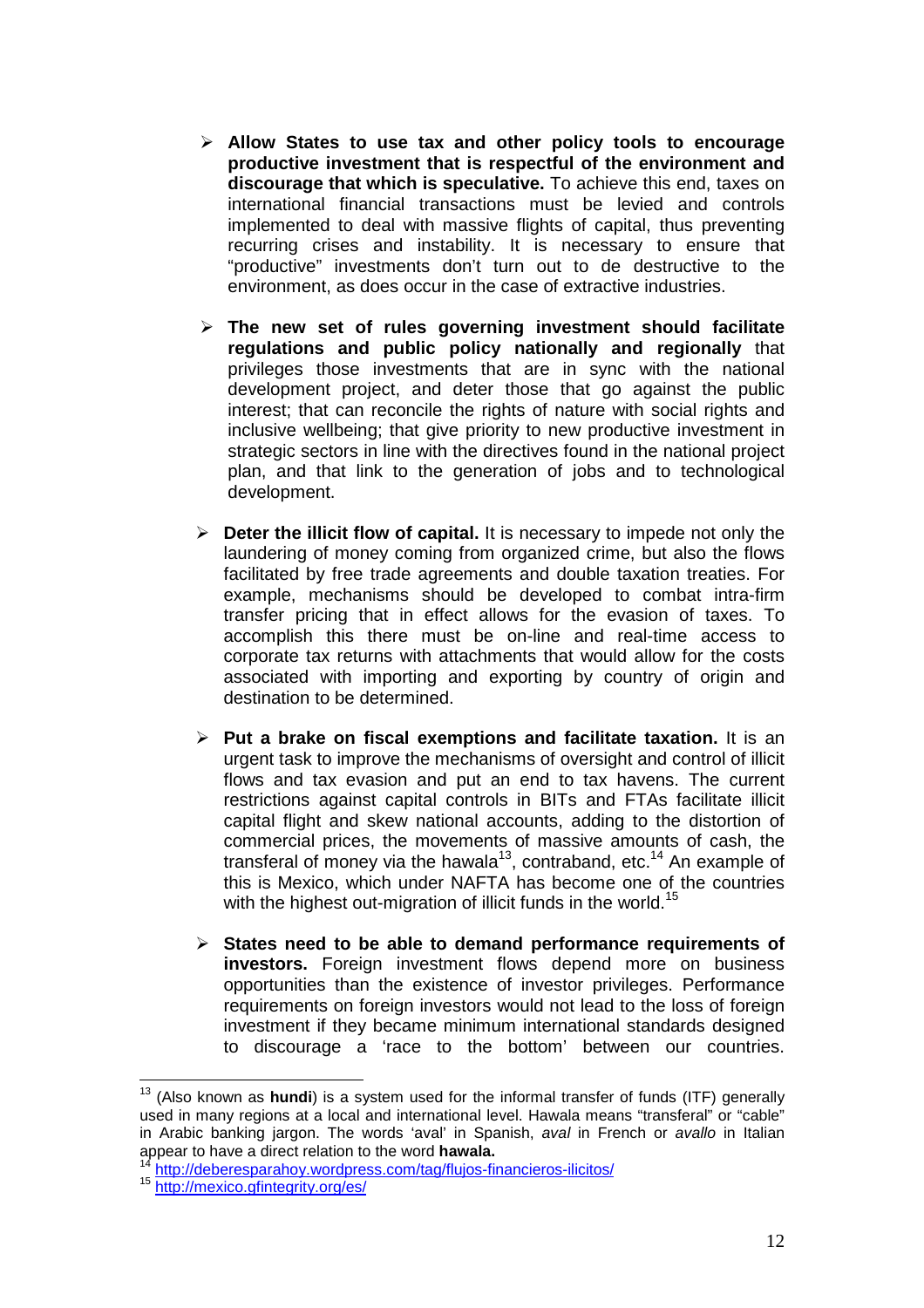Performance requirements should be based at least on the following objectives: to balance investors' interests in legitimate and reasonable profits with the need for benefits for the host country; to promote connections between foreign investment and national production chains in such a manner that they will boost direct and indirect employment; to quarantee human rights (economic, social, labor, cultural of indigenous and popular communities, environmental, civil and political) and the rights of mother earth.

All the afore-mentioned proposals are viable; and in fact are already under discussion in different international arenas, although not always with the approach put forward in this document.

The global crisis we are experiencing today will not be solved by loading the costs of the crisis onto the backs of the people in order to save the skin of a handful of speculators. It is time to hear the social outcry demanding that public interest trump the narrow profit-making interests of private corporations. It is time to save mother earth from the extreme level of exploitation that is leading to irreversible damages which the acceleration of climate change so clearly demonstrates. It is time to subordinate the financial-speculation sector and have it serve the productive economy to foment income redistribution and social and environmental sustainability as the only way out of the current crisis. It is time to transform from a savage globalization that advances the law of the strongest into an integrated world based on solidarity where respect for each person is the basis on which peace can be built.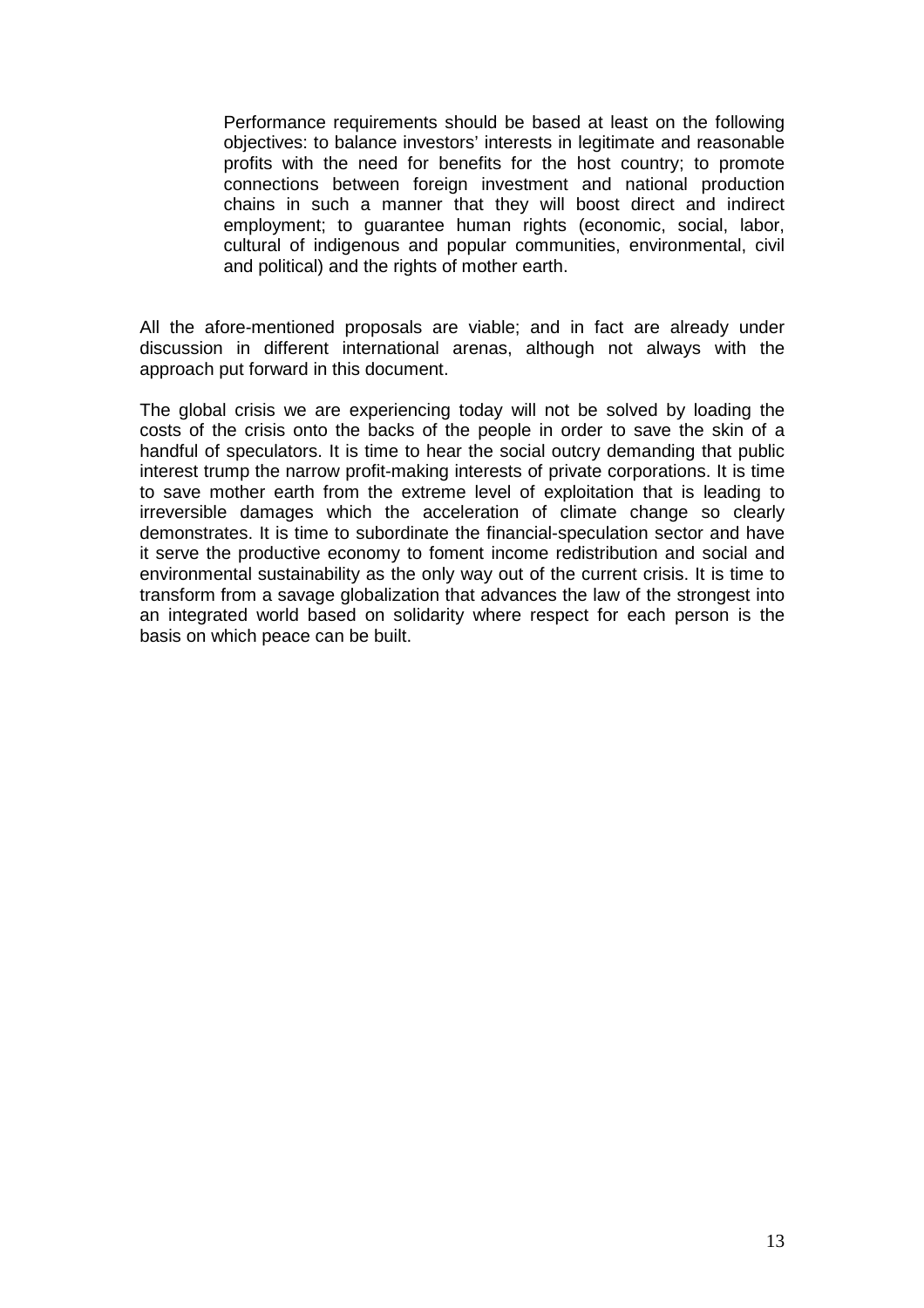### **III. A CALL FOR THE DISCUSSION AND CONSTRUCTION OF A BASIC COMMON AGENDA; PROPOSALS TO BE WORKED ON:**

- Stimulate social movements, academics, and lawyers to deepen and improve the proposals for dismantling the current structure giving protection and extreme rights to investors and their investments and substitute them with a new set of national, regional and international rules under democratic control that will lead to a re-evaluation of the relations between human rights and national sovereignty along with the rights and obligations of investors.
- $\checkmark$  Foment highly participatory international collective evaluations of the impacts of the FTAs and BITs and disseminate the results while sharing alternative proposals in order to help the resistance movement grow. In some countries it may also be valuable to carry out public, participatory audits of the impacts of BITs and FTAs that are in place as well as for any outstanding cases before international tribunals.
- $\checkmark$  While frameworks for investments that meet with the minimal requirements mentioned above are being designed and implemented, we are calling for unity in ensuring that governments, and in particular those in the Global South, work on the following strategic measures:
	- $\triangleright$  Halt the signing of new investment agreements (BIT and FTA) that include investor-State dispute mechanisms and that protect foreign investment according it the privileges mentioned above;
	- $\triangleright$  Resist pressure from hegemonic governments, corporate lobbies, and international organizations to sign BITs and FTAs;
	- $\triangleright$  Get nation States to carry out a general audit of their investment treaties and the cases brought before the ICSID and other tribunals;
	- $\triangleright$  Cancel or denounce the BITs and the Investment Chapters found in the Free Trade Agreements and fight for new international or regional legal frameworks based on our proposal for a new international set of rules governing investment;
	- $\triangleright$  Pull out of the ICSID agreements and restrict the use of other arbitration tribunals that are not transparent such as those established under the UNCITRAL rules and under the International Chamber of Commerce;
	- $\triangleright$  Regulate foreign investment by means of national legislation according to what has been previously put forward and submit investor disputes to national tribunals;
	- $\triangleright$  To complement the above, promote the creation of regional dispute resolution mechanisms bearing the characteristics we have suggested at various points in this document.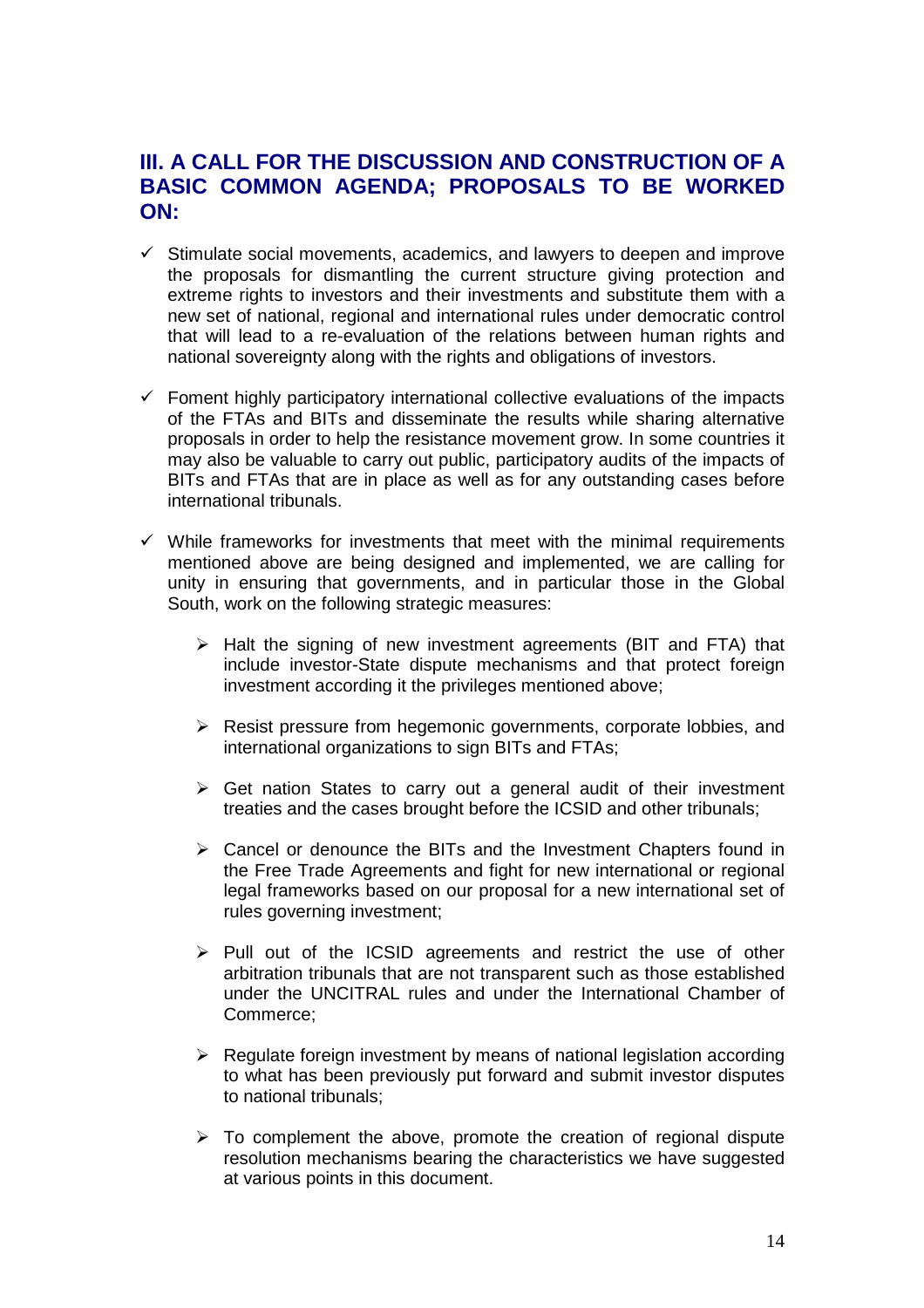### **IV. REFERENCES**

- o Alternatives for the Americas. Hemispheric Social Alliance (1998 2005)
- o http://www.web.net/comfront/alts4americas/esp/esp.html
- o Tratado de Comercio de los Pueblos, 2006, http://www.bolpress.com/art.php?Cod=2006060704
- o Report of the Advisory Committee on International Economic Policy regarding the (U.S.) Model Investment Treaty; September, 2009. http://www.ipsdc.org/reports/report\_of\_the\_advisory\_committee\_on\_international\_economic \_policy\_regarding\_the\_model\_bilateral\_investment\_treaty
- o Investment Rules in Trade Agreements Top 10 Changes to Build a Pro-Labor, Pro-Community and Pro-Environment Trans-Pacific Partnership, August, 2010. http://www.citizen.org/documents/InvestmentPacketFINAL.pdf
- o More than 250 Economists Call for Reforms that Allow Capital Controls, January, 2011. http://www.ipsdc.org/pressroom/capital\_controls\_press\_release
- o Public statement on the international investment regime, June, 2011. http://www.osgoode.yorku.ca/public\_statement
- o Call for an alternative investment model, Week of Action against bits and for an Alternative Investment Regime, Brussels, November, 2011.
- o Text: http://www.s2bnetwork.org/themes/eu-investment-policy/week-of-actionagainst-bits-and-for-an-alternative-investment-regime.html
- o Signatures: http://www.s2bnetwork.org/fileadmin/dateien/downloads/signatories -\_6\_dec.pdf
- o Campaña no al CIADI y los TBI; Por una nueva Arquitectura Financiera y Comercial http://www.enlazandoalternativas.org/IMG/pdf/Campana\_CIADI-TBI\_s.pdf
- o The 2009 Trade Reform, Accountability, Development & Employment (TRADE) Act http://www.citizenstrade.org/ctc/activist-resources/backgroundon-trade/organizing-materials-for-the-trade-act/
- o Statement (of Ecuador) on behalf of a Group of Countries at the 24rd Session of the Human Rights Council on "Transnational Corporations and Human Rights", Geneva, September 2013. http://businesshumanrights.org/media/documents/statement-unhrc-legally-binding.pdf
- o Statement to the human rights council in support of the initiative of a group of states for a legally binding instrument on transnational corporations http://www.stopcorporateimpunity.org/?p=3830
- o International Peoples' Treaty on TNC (soon to be made public and opened for discussion); see http://www.stopcorporateimpunity.org/
- o Alternative Trade Mandate; 2014. http://www.alternativetrademandate.org/